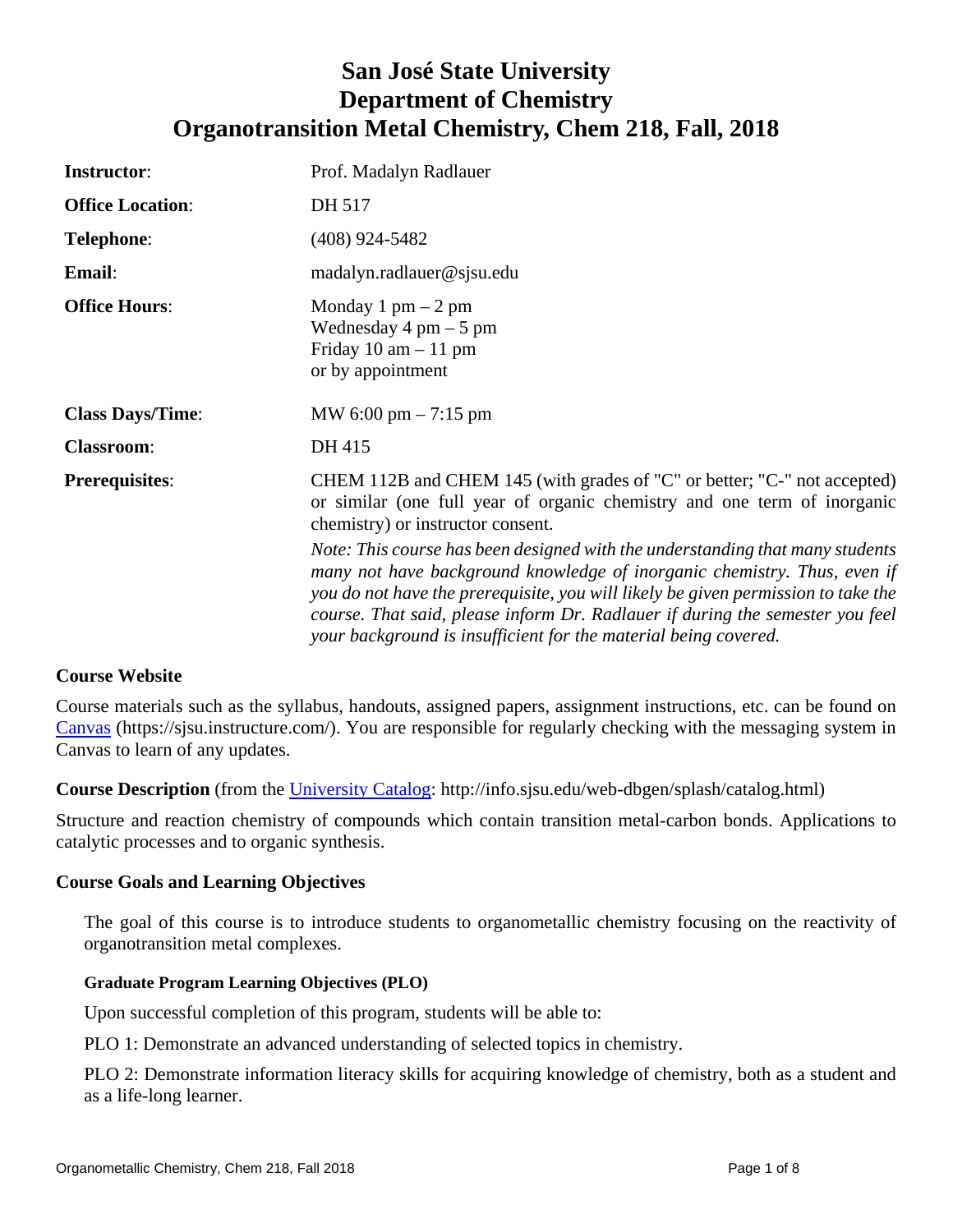PLO 3: Communicate effectively, verbally and written, for the purposes of conveying chemical information to both professional scientists and to the public.

# **Course Learning Objectives (CLO)**

Upon successful completion of this course, students will be able to:

CLO 1: Classify organometallic complexes based on ligand types and electron count and relate those to predicted reactivity, spectroscopic analysis, and structural characterization.

CLO 2: Appraise proposed mechanisms for reactions involving organometallic complexes by recognizing fundamental reaction types/steps and analyzing kinetic data.

CLO 3: Design experiments to interrogate the structure, bonding, and reactivity of organometallic complexes.

CLO 4: Collect (peer-reviewed) papers on an organometallic chemistry topic, critically evaluate that literature, discuss those papers with their scientific colleagues, and develop a perspective on that area of research.

# **Texts/Readings**

**Textbook** (required for course readings)

*There is no required textbook for this course.*

**Other Textbooks** (not required, these may provide further clarification of various topics)

*[Organotransition Metal Chemistry: From Bonding to Catalysis](https://www.amazon.com/Organotransition-Metal-Chemistry-Bonding-Catalysis/dp/189138953X)* by John Hartwig

*[The Organometallic Chemistry of the Transition Metals](https://onlinelibrary.wiley.com/doi/book/10.1002/9781118788301)* by Robert H. Crabtree

*[Inorganic Chemistry](https://www.pearsonhighered.com/miessler5einfo/)* by Gary L. Miessler, Paul J. Fischer, and Donald A. Tarr

*[Chemical Applications of Group Theory](http://www.wiley.com/WileyCDA/WileyTitle/productCd-0471510947.html)* by F. Albert Cotton

*[Symmetry and Spectroscopy](http://store.doverpublications.com/048666144x.html)* by Daniel C. Harris and Michael D. Bertolucci

*These texts are on reserve at the King Library. They can also be checked out from Professor Radlauer during office hours and borrowed until the next class period.*

## **Library Liaison**

*You will need to use SciFinder and other databases to access the literature for this course.* You should have a student library account with the King Library that allows you access the library electronic databases. If you plan to access the library services from off-campus, you may need to obtain a password and/or proxy to do so. Check the Library website for information. The reference Librarian for Chemistry is Yen Tran and her email is [yen.tran@sjsu.edu.](mailto:yen.tran@sjsu.edu)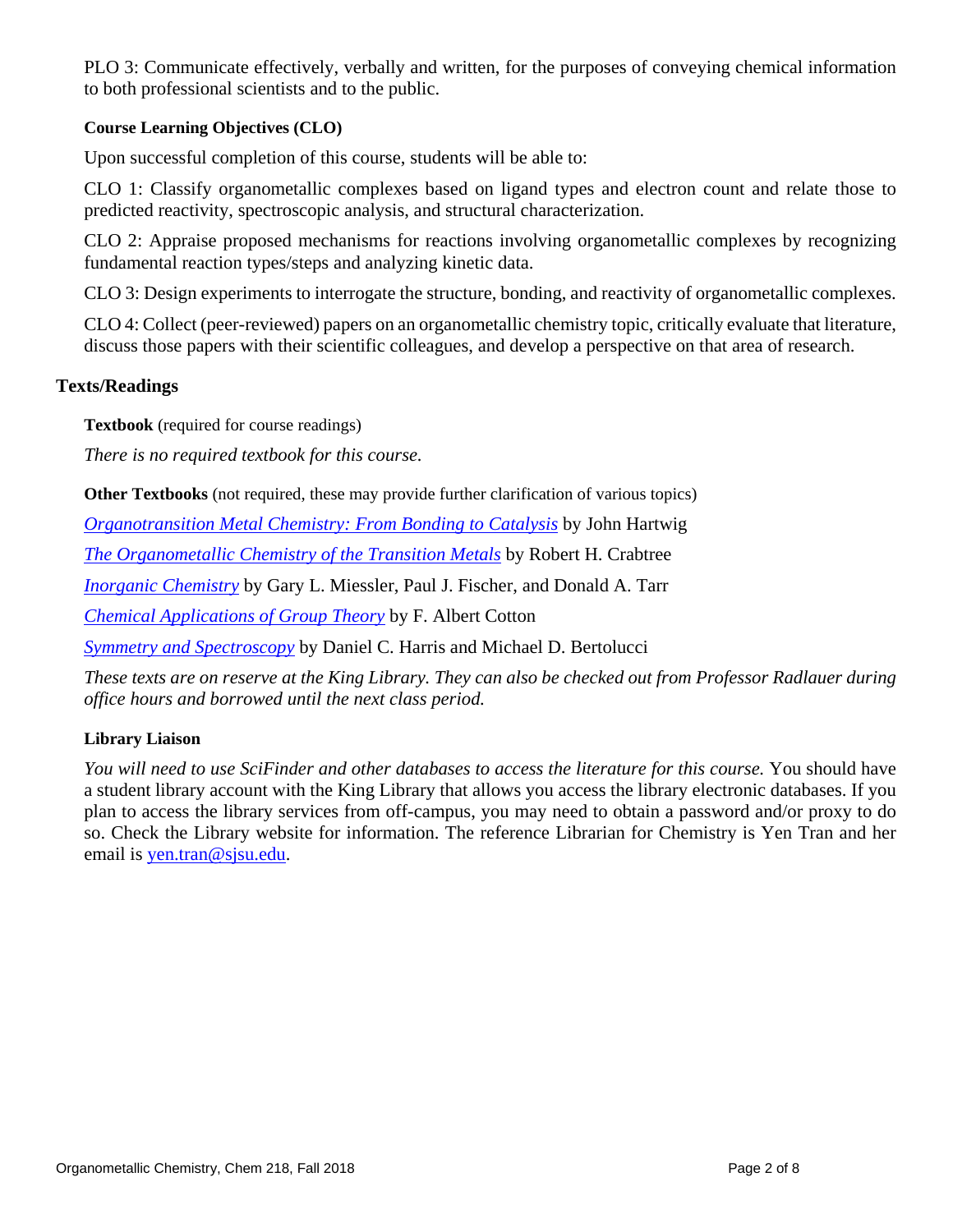# **Course Requirements and Assignments**

Graded work will include participation in class (including group activities), two problem sets, one in-class midterm exam, two in-class discussions that you will lead, pre-class questions for the discussions, and a final term paper, which all contribute to the course learning outcomes. Dates for the exam and due dates for the problem sets and term paper are in the Course Schedule below. Exams and assignments in the course will be weighted as shown below:

| <b>Assignments</b>                          | <b>Points</b> |  |
|---------------------------------------------|---------------|--|
| <b>In-class Participation</b>               | 150           |  |
| Problem Sets (100 points each)              | 200           |  |
| Midterm Exam                                | 200           |  |
| Leading Class Discussions (100 points each) | <b>200</b>    |  |
| <b>Pre-class Questions</b>                  | 50            |  |
| Term Paper                                  | 200           |  |
| <b>Total</b>                                | <b>1000</b>   |  |

Success in this course is based on the expectation that students will spend, for each unit of credit, a minimum of 45 hours over the length of the course (normally three hours per unit per week) for instruction, preparation/studying, or course related activities, including but not limited to internships, labs, and clinical practica. Other course structures will have equivalent workload expectations as described in the syllabus.

# **Final Examination or Evaluation**

# Logistics:

Your term paper will serve as your final exam for the course. You must pick a topic by September 26, 2018. You must meet with me to discuss your plans for the term paper between September 27<sup>th</sup> and October 3<sup>rd</sup>. You must also meet with me once between November  $12<sup>th</sup>$  and November  $21<sup>st</sup>$  to go through your current draft and discuss the progress you have made on the term paper. For both meetings, I will send out a survey to sign up for meeting times. You will have the opportunity to send me a draft the week before it is due for general comments. The term paper itself will be due during our final exam period: 5:15 pm – 7:30 pm on Wednesday, December 12, 2018.

# Content:

Your term paper should be a brief historical perspective, your personal perspective on the significance (or lack thereof) of the topic, and a critical evaluation of the seminal work. It should address unresolved issues and your own perspective on open research questions and opportunities. A literature review alone will not receive top marks, I am looking for you to evaluate the literature and form your own opinions based on the work that has been done in that area of research. To ensure that you have thoroughly searched the literature, your term paper must include a minimum of 15 references. It should be between 5 and 10 pages in length (double-spaced) and include figures. There will be a detailed rubric posted to Canvas.

# **Grading Information**

# **Determination of Grades**

Points will be distributed as described in Course Requirements and Assignments above. I will not curve, though I may, at the end of the course, linearly shift the scale. I will only shift it to benefit you. The course grade will be determined from the resulting average of the point total as follows: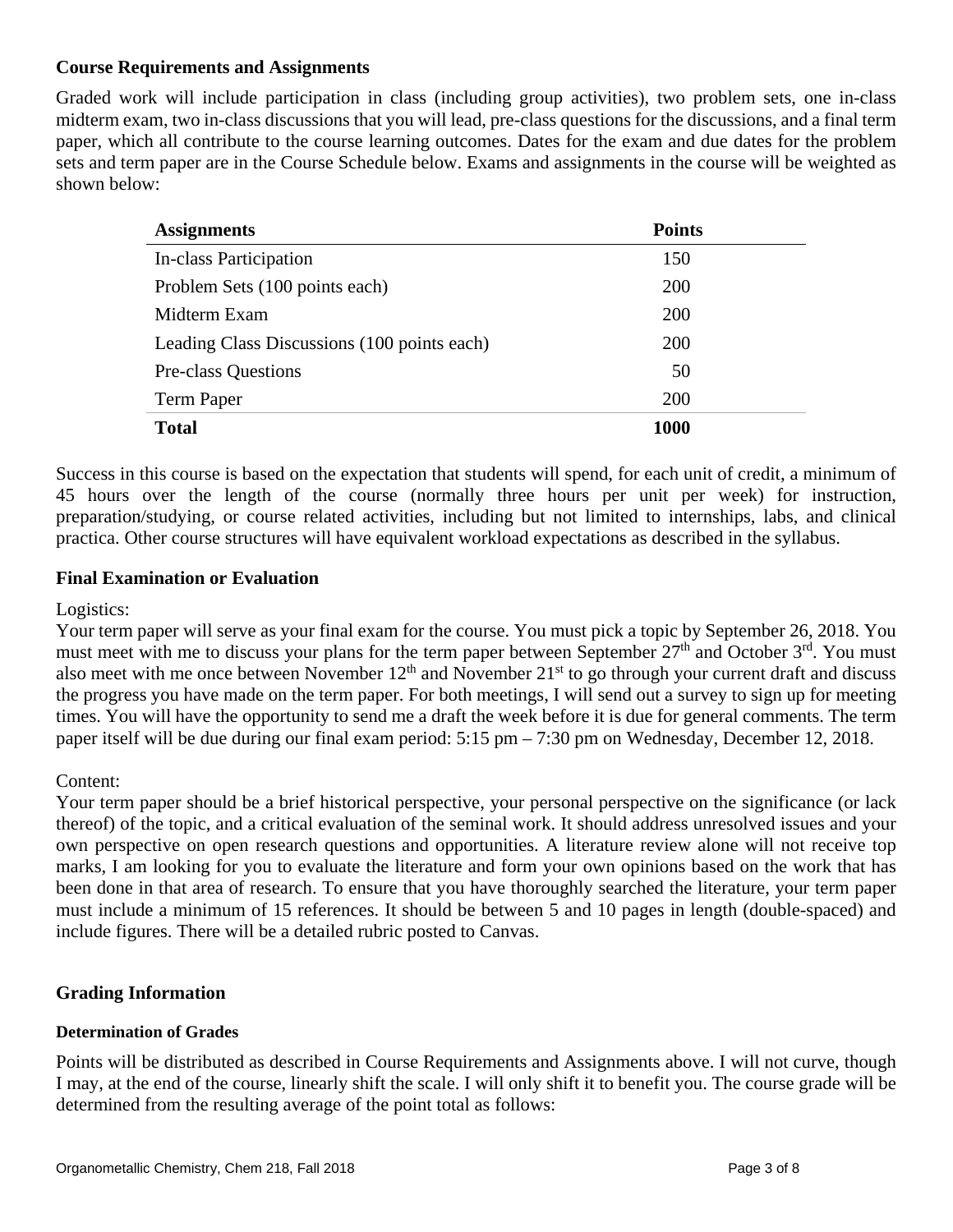| Percentage of Total Points | <b>Final Course Grade</b> |
|----------------------------|---------------------------|
| 96 and above               | $A+$                      |
| 92 to 95.9                 | A                         |
| 88 to 91.9                 | $A -$                     |
| 84 to 87.9                 | $B+$                      |
| 80 to 83.9                 | B                         |
| 76 to 79.9                 | $B-$                      |
| 72 to 75.9                 | $C+$                      |
| 68 to 71.9                 | C                         |
| 64 to 67.9                 | $C-$                      |
| 60 to 63.9                 | $D+$                      |
| 56 to 59.9                 | D                         |
| 52 to 55.9                 | D-                        |
| less than 52               | F                         |

#### **In-class Participation**

Throughout the semester, there will be a variety of in-class quizzes, group activities, group discussions, and fullclass discussions. In order to achieve the course learning objectives, you will need to be an active participant in these aspects of the course. Thus, 15% of your grade will be based on your participation. Part of this grade will reflect whether you follow classroom protocol (below).

#### **Classroom Protocol**

Be on time to class; class starts at 6:00 pm sharp. Device use in class should be limited to taking notes. No device use is allowed during the midterm exam. I hope that the classroom will serve as an environment that will promote learning and the development of new ideas, as well as be a safe and respectful community. Behavior that interferes with the normal academic function in a classroom is unacceptable. Students exhibiting this behavior will be asked to leave the class. The university has a [brochure on student conduct](http://www.sjsu.edu/studentconduct/docs/ENGLISH%20Brochure.pdf) that you can view at http://www.sjsu.edu/studentconduct/docs/ENGLISH%20Brochure.pdf

#### **Problem Sets**

Problem sets will be due by the beginning of class on their due date. Late assignments will not be accepted. Problem sets can be done in groups, but each student must turn in their own individual work. Working in groups does not mean copying down each other's answers. Please do your own work.

#### **Classroom discussions and Pre-class questions**

In the latter half of the semester (after the midterm exam), the class structure will change from one primarily involving lecture and related activities to one involving primarily critical discussion of literature. For these classes, I will assign 1 to 2 papers to be read before each class period. These papers will be posted at least a week ahead of time. It is expected that everyone will read these papers. Everyone will be required to post 1 question per paper to Canvas by 24 h before class. In addition, 2 or 3 students will be assigned to each class date and they will make a presentation for leading the discussion. To lead these discussions effectively, you may want to examine resources/papers in addition to those that are assigned. You should coordinate with the other person/people assigned to the same discussion date. Note that you are always welcome to come discuss your papers with me in office hours (or by making an appointment) ahead of class. You will be assigned 2 discussions to co-lead. I will aim to make one of those closely related to your term paper topic. The rubric for grading will be discussed on the first day of class and will be available for reference on Canvas.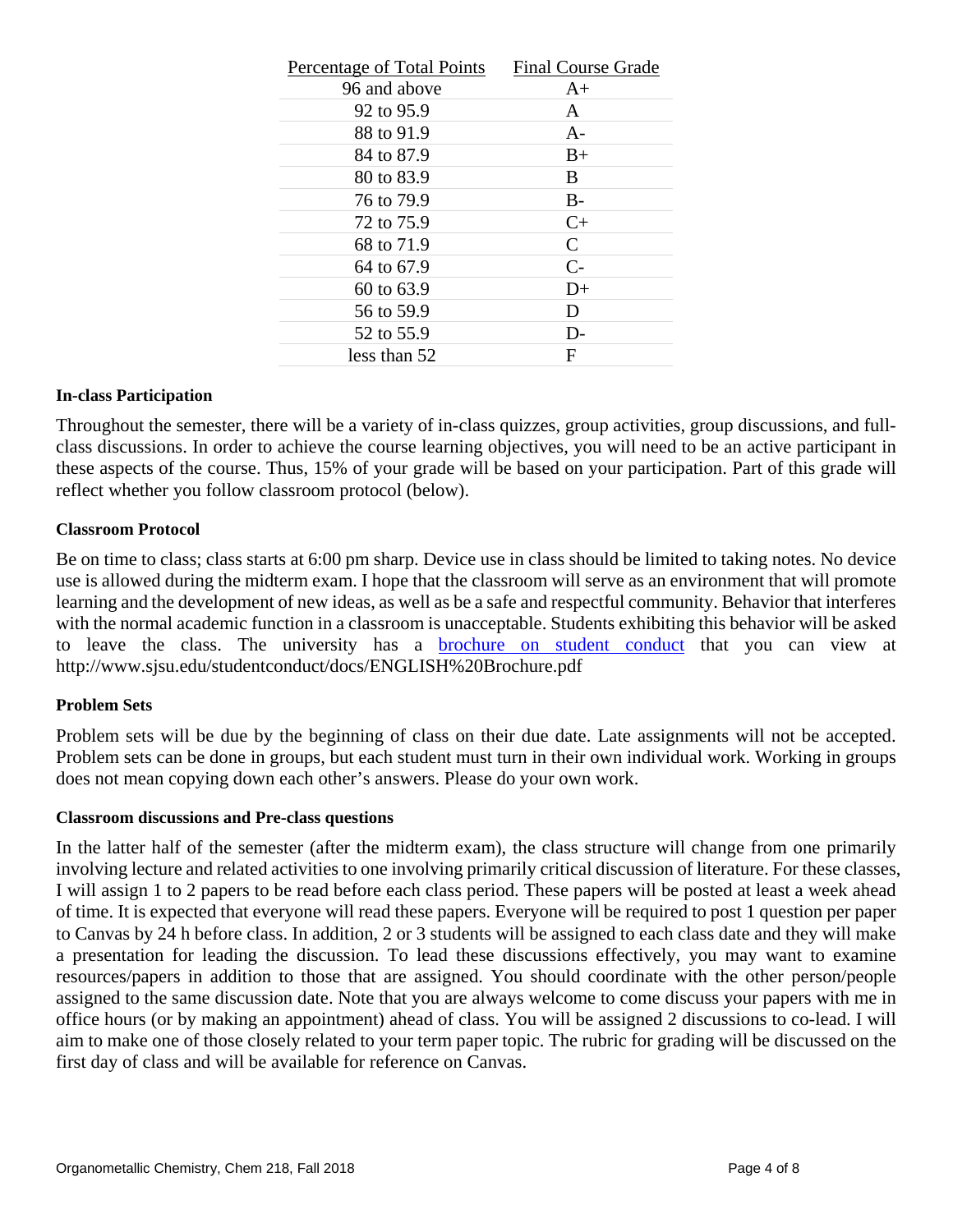## **Problem Sets**

Problem sets will be due by the beginning of class on their due date. Late assignments will not be accepted. Problem sets can be done in groups, but each student must turn in their own individual work. Working in groups does not mean copying down each other's answers. Please do your own work.

## **Missed Exams and Group Activities**

If an exam, quiz, group activity, or class discussion is missed without a legitimate excuse, a score of 0 will be entered for that assignment. If an acceptable excuse is provided, then the grade will be the average of your other grades in that assignment category. In no case will a make-up exam or in-class activity be given. Contact me *in advance* if you will miss class for a legitimate activity. As the final exam is a term paper which you will have ample time to work on prior to our assigned final exam time, there will be no rescheduling or extensions.

## **Exam Regrades**

To qualify for an exam regrade, you must take the exam in ink and not use white-out. Do not write on your exams that are submitted for a regrade. Submitting a modified exam for regrading is a serious breach of academic integrity. Regrades must be submitted within one week of the exam being handed back to you. Regrade requests must include a written description of what you feel was graded incorrectly. One exception to all of the above: if an arithmetic error in your point tally has occurred, simply write "tally error" as your explanation and I will check the point tally.

# **Email policy**

I receive a lot of emails, so to be sure that I see your email, all Chem 218 emails should have Chem 218 in the subject line. I will do my best to respond to class-related emails within 1 business day of receiving them, however, keep in mind that this may not always be possible, especially during high volume times (around exams). Please try not to wait until the last minute to ask questions via email. I may also be slower to respond to emails late at night or over the weekends. Office hours are the best way to get timely answers to more complicated questions.

# **University Policies**

The Office of Graduate and Undergraduate Programs hosts university-wide policy information relevant to all courses, such as academic integrity, accommodations, etc." You will find all syllabus related University Policies and resources information listed on [GUP's Syllabus Information web page](http://www.sjsu.edu/gup/syllabusinfo/) at http://www.sjsu.edu/gup/syllabusinfo/.

## **Consent for Recording of Class and Public Sharing of Instructor Material**

[University Policy S12-7,](http://www.sjsu.edu/senate/docs/S12-7.pdf) http://www.sjsu.edu/senate/docs/S12-7.pdf, requires students to obtain instructor's permission to record the course. Please come to office hours to discuss this if you feel you need to record anything.

- "You must obtain the instructor's permission to make audio or video recordings in this class. Such permission allows the recordings to be used for your private, study purposes only. The recordings are the intellectual property of the instructor; you have not been given any rights to reproduce or distribute the material."
- "Course material developed by the instructor is the intellectual property of the instructor and cannot be shared publicly without his/her approval. You may not publicly share or upload instructor generated material for this course such as exam questions, lecture notes, or homework solutions without instructor consent."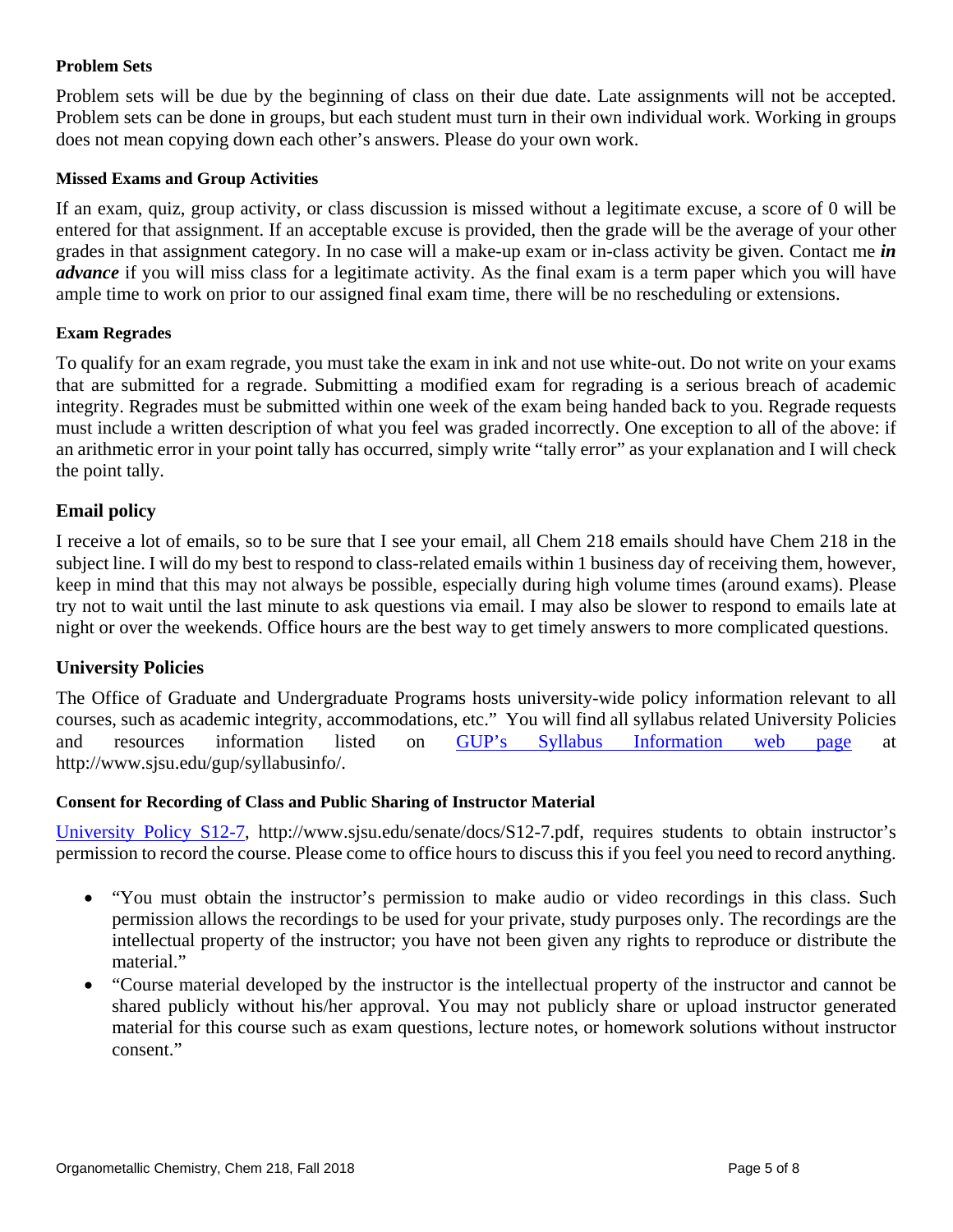## **Dropping and Adding**

Students are responsible for understanding the policies and procedures about add/drop, grade forgiveness, etc. Add/drop deadlines can be found on the current academic year calendars document on the [Academic Calendars](http://www.sjsu.edu/provost/services/academic_calendars/)  [webpage.](http://www.sjsu.edu/provost/services/academic_calendars/) Students should be aware of the current deadlines and penalties for dropping classes [\(Late Drop](http://www.sjsu.edu/aars/policies/latedrops/policy/)  [Information](http://www.sjsu.edu/aars/policies/latedrops/policy/) can be found at http://www.sjsu.edu/aars/policies/latedrops/policy/. Information about the latest changes and news is available at the [Advising Hub.](http://www.sjsu.edu/advising/)

## **Accommodation to Students' Religious Holidays**

[University Policy S14-7](http://www.sjsu.edu/senate/docs/S14-7.pdf) states that San José State University shall provide accommodation on any graded class work or activities for students wishing to observe religious holidays when such observances require students to be absent from class. It is the responsibility of the student to inform the instructor, in writing, about such holidays before the add deadline at the start of each semester. If such holidays occur before the add deadline, the student must notify the instructor, in writing, at least three days before the date that he/she will be absent. It is the responsibility of the instructor to make every reasonable effort to honor the student request without penalty, and of the student to make up the work missed.

## **Academic Integrity**

Your commitment, as a student, to learning is evidenced by your enrollment at San Jose State University. The [University Academic Integrity Policy F15-7](http://www.sjsu.edu/senate/docs/F15-7.pdf) requires you to be honest in all your academic course work. Faculty members are required to report all infractions to the office of Student Conduct and Ethical Development. Visit the [Student Conduct and Ethical Development](http://www.sjsu.edu/studentconduct/) website for more information.

## **Campus Policy in Compliance with the American Disabilities Act**

If you need course adaptations or accommodations because of a disability, or if you need to make special arrangements in case the building must be evacuated, please make an appointment with me as soon as possible, or see me during office hours. [Presidential Directive 97-03](http://www.sjsu.edu/president/docs/directives/PD_1997-03.pdf) requires that students with disabilities requesting accommodations must register with the [Accessible Education Center](http://www.sjsu.edu/aec) (AEC) to establish a record of their disability.

## **SJSU Counseling and Psychological Services**

The SJSU Counseling and Psychological Services is located on the corner of 7<sup>th</sup> Street and San Carlos in the new Student Wellness Center, Room 300B. Professional psychologists, social workers, and counselors are available to provide confidential consultations on issues of student mental health, campus climate, or psychological and academic issues on an individual, couple, or group basis. To schedule an appointment or learn more information, visit [Counseling and Psychological Services website](http://www.sjsu.edu/counseling) at http://www.sjsu.edu/counseling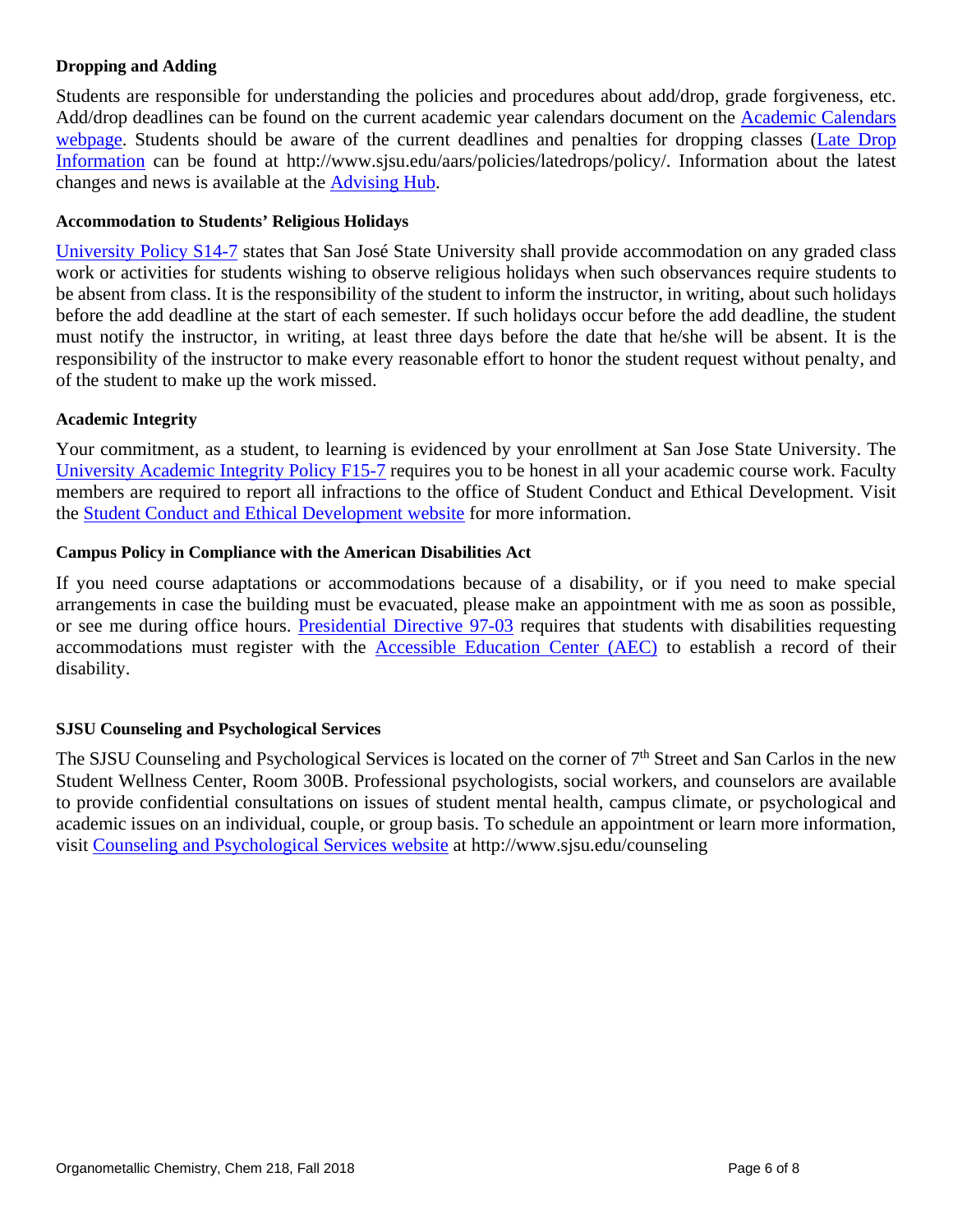# **Organotransition Metal Chemistry, Chem 218, Fall 2018, Course Schedule**

The tentative course calendar below includes weekly course content, problem set due dates, the midterm exam date, and dates related to the term paper. Dates may be subject to change, but prior to this, fair notice will be given during class and through Canvas*.* The topics covered in the latter half of the course may also change, especially if members of the class are particularly interested in a topic that is not currently on the list.

| <b>Class</b>   | Week           | Date           | <b>Topics, Readings, Assignments, Deadlines</b>                                                                                |
|----------------|----------------|----------------|--------------------------------------------------------------------------------------------------------------------------------|
| 1              | 1              | W 8/22         | <b>First day of classes</b> In-class survey, introduction to course, types of ligands                                          |
| $\overline{2}$ | $\overline{2}$ | M 8/27         | Electron counting strategies and practice, ways we spectroscopically and<br>structurally characterize organometallic complexes |
| 3              | $\overline{2}$ | W 8/29         | Ligand substitution – mechanisms and a great example of an application of<br>electron counting                                 |
|                | 3              | $M\frac{9}{3}$ | Labor Day - No class                                                                                                           |
| $\overline{4}$ | 3              | W 9/5          | Kinetics experiments and how they help us determine the mechanism                                                              |
| 5              | $\overline{4}$ | M 9/10         | Back to ligand substitution – kinetics and trans effects                                                                       |
| 6              | $\overline{4}$ | W 9/12         | <b>Problem Set #1 Due Oxidative addition</b>                                                                                   |
| 7              | 5              | M 9/17         | Reductive elimination                                                                                                          |
| 8              | 5              | W 9/19         | <b>Migratory</b> insertions                                                                                                    |
| 9              | 6              | M 9/24         | Eliminations                                                                                                                   |
| 10             | 6              | W 9/26         | <b>Term Paper Topic Due</b> Nucleophilic and electrophilic attack on ligands                                                   |
| 11             | $\overline{7}$ | M 10/1         | Defining "catalyst" and putting the fundamental reaction steps together into<br>a catalytic mechanism, Part I                  |
| 12             | $\tau$         | W 10/3         | <b>Problem Set #2 Due Putting the fundamental reaction steps together into a</b><br>catalytic mechanism, Part II               |
| 13             | 8              | M 10/8         | C-H activation and kinetic isotope effect, Part I                                                                              |
| 14             | 8              | W 10/10        | <b>Midterm Exam</b>                                                                                                            |
| 15             | 9              | M 10/15        | C-H activation and kinetic isotope effect, Part I                                                                              |
| 16             | 9              | W 10/17        | Sigma bond metathesis                                                                                                          |
| 18             | 10             | M 10/22        | Carbenes and olefin metathesis, Part I                                                                                         |
| 19             | 10             | W 10/24        | Olefin metathesis, Part II                                                                                                     |
| 20             | 11             | M 10/29        | Olefin polymerization                                                                                                          |
| 21             | 11             | W 10/31        | Olefin oligomerization                                                                                                         |
| 22             | 12             | M 11/4         | Pd-catalyzed cross coupling reactions and transmetallation                                                                     |
| 23             | 12             | W 11/7         | Other cross coupling reactions                                                                                                 |

# **Tentative Course Schedule**